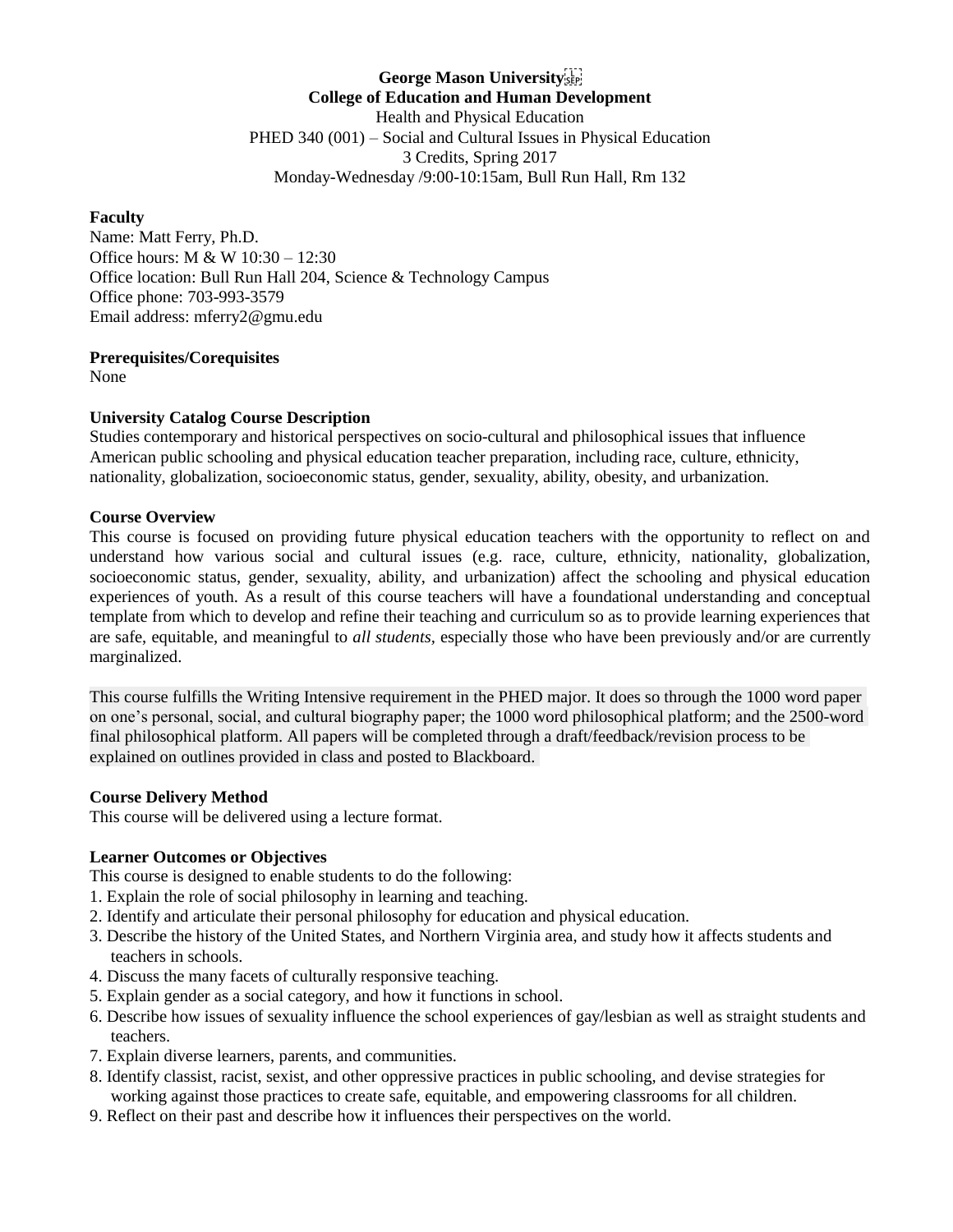**Professional Standards (***National Initial Physical Education Teacher Education Standards, National Association for Sport and Physical Education)* 

Upon completion of this course, students will meet the following professional standards:

*1. Scientific and Theoretical Knowledge*

- The research and theory utilized in this course is designed to address this specific element:
	- o 1.4: Identify historical, philosophical, and social perspectives of physical education issues and legislation.

# *3. Planning and Implementation*

- This course and the attention paid to historically/contemporarily marginalized groups addresses these specific elements:
	- o 3.4: Plan for and manage resources to provide active, fair, and equitable learning experiences.
	- o 3.5: Plan and adapt instruction for diverse student needs, adding specific accommodations and/or modifications for student exceptionalities.
	- o 3.6: Plan and implement progressive and sequential instruction that addresses the diverse needs of all students.

## *6. Professionalism*

- The undergirding focus on an equitable education for all students regardless of social positionality is essential to demonstrating professional behavior in classes that are populated by heterogeneous and diverse learners, and thus addresses these specific elements:
	- o 6.1: Demonstrate behaviors that are consistent with the belief that all students can become physically educated individuals.
	- $\circ$  6.2: Participate in activities that enhance collaboration and lead to professional growth and development.
	- $\circ$  6.3: Demonstrate behaviors that are consistent with the professional ethics of highly qualified teachers.
	- o 6.4: Communicate in ways that convey respect and sensitivity.

# **NASPE National Standards**

This course will have a focused eye on helping students understand the value and importance of Standard 5 of the National Standards for Physical Education as published by the National Association for Sport and Physical Education:

 Standard 5-Exhibits responsible personal and social behavior that respects self and others in physical activity settings.

It is the perspective of the instructor, as grounded in the research literature (e.g. Tischler & McCaughtry, 2011: Flory & McCaughtry 2011; Ferry, McCaughtry, & Kulinna, 2011), that all of the remaining NASPE standards are unlikely to be addressed and/or met *by all students* unless teachers are aware of and sensitive to the marginalizing and damaging experience students of various 'minorities' (ability, masculinity, etc.) have endured historically.

## **College of Education and Human Development Core Values**

*Social Justice*

 This course provides an increased focus to the PHED program's demonstration of this core value by explicitly dealing with issues of social justice.

# *Innovation* and *Research Based Practice*

• In recent years and in increasing numbers pedagogy research articles published in the top physical education journals (Research Quarterly for Exercise and Sport, Journal of Teaching in Physical Education, Physical Education and Sport Pedagogy, and Sport, Education and Society) have been unambiguously done from a critical and social and cultural perspective. Much of this research represents the "cutting edge" of our field and makes this course innovative.

*Ethical Leadership*

 Teacher candidates who learn to understand, empathize, and subsequently create educational spaces that are just and equitable are demonstrating ethical leadership.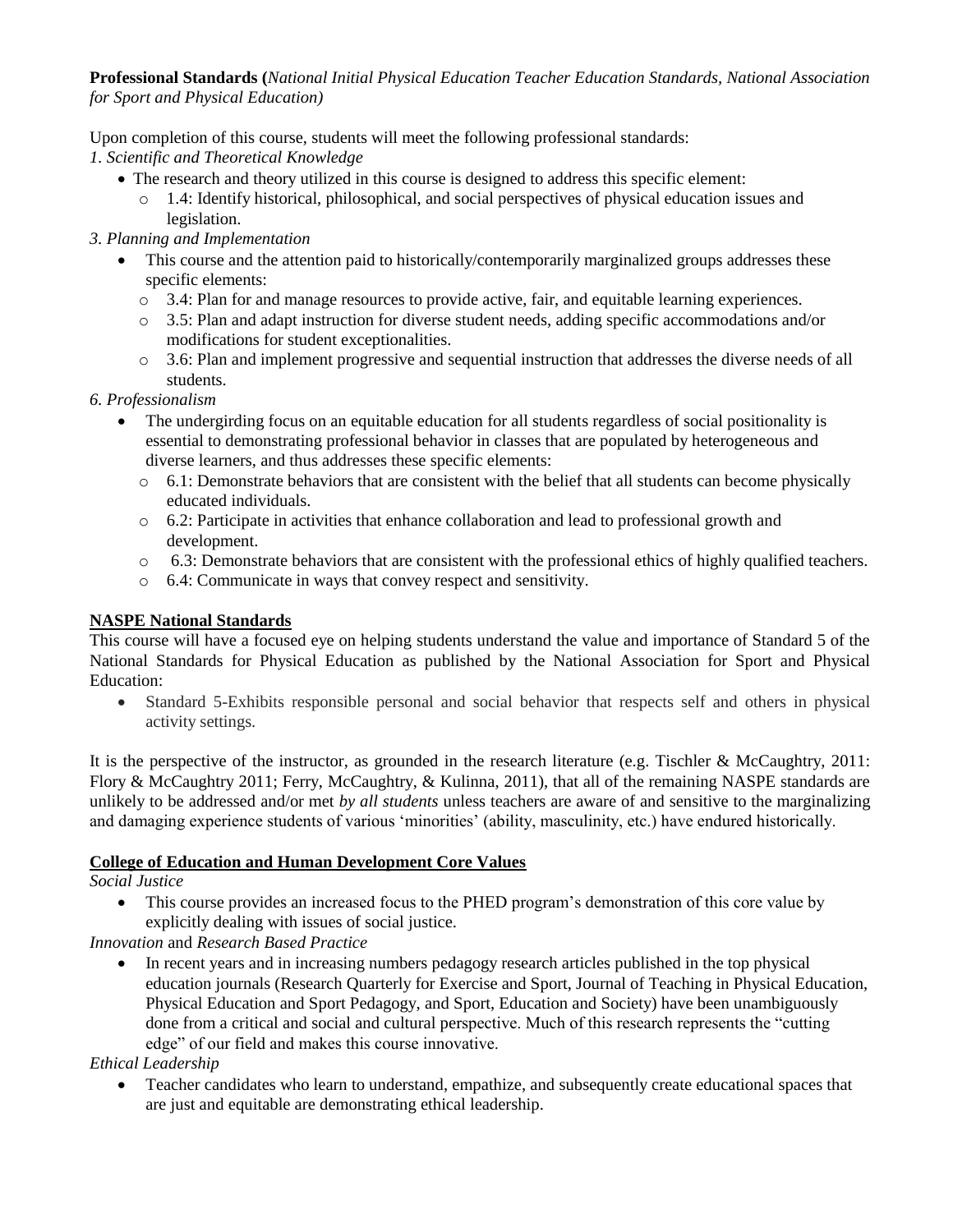### **Required Texts**

Howard, G.R. (2006). *We can't teach what we don't know.* Teachers College Press: New York. Ozlem, S., & DiAngelo, R. (2012). *Is everyone really equal: An introduction to key concepts in social justice* 

*education.* Teachers College Press: New York Readings provided by instructor located on Blackboard.

## **Course Performance Evaluation**

- $\checkmark$  Students are expected to submit all assignments on time in the manner outlined by the instructor (e.g., Blackboard (BB), hard copy).
- $\checkmark$  Students are held to the standards of the George Mason University Honor Code. You are expected to attend all class sections, actively participate in class discussions, complete in-class exercises and fulfill all assignments.
- $\checkmark$  Assignments must be turned in at the beginning of class on the specified date due or **no credit will be given**.

### **Assignments and/or Examinations**

### 1. Personal Social and Cultural Biography Paper (1000 words) – 100 points

Students will spend time critically reflecting on their personal biography through the lens of their own social and cultural positionalities, and how socialization in these ways has and continues to inform their views with respect to a career as a physical educator.

#### 2. Midterm Philosophical Platform (1000 words) – 100 points

Students will create a philosophical platform covering the content of the course readings at the halfway point in the course. Building from their social and cultural biography, students will contemplate and discuss how course readings to this point are informing their views as to what it means to be a socially conscious physical educator.

#### 3. Final Philosophical Platform (2500 words) – 200 points

Students will be given directions for the final philosophical platform at the midpoint in the semester. Students will have five weeks to submit a first draft, and two weeks to integrate professor feedback for the final submission. Building from the personal social and cultural biography paper, the midterm philosophical platform, and further course reading, discussion, and activities, students will more fully develop a working philosophical platform for how they will conduct their work as a socially conscious physical educator.

#### 4. Final Presentation - 100 points

Using a Powerpoint slideshow, students will formally present a small portion (maximum 5 minutes) of their final philosophical platform during the final exam class.

\*All assignments will be explained in further detail in assignment overviews provided by the instructor.

## **Other Requirements**

### 5. Preparation/Participation/Reflection – 280 points (23 classes @ 10 points/class, 10 Reflections @ 5 points/reflection)

Each class period, a preparation/participation rating scale will be completed to evaluate each student's preparedness and contribution to the class period. These ratings are meant to encourage students to keep pace with their learning (e.g., complete readings, have paper drafts due, etc.) and contribute to the social construction of knowledge in the course. The rating scale will include professor ratings (4 points) and student self-ratings (6 points). At the end of each class period, students will complete self-ratings of their readiness and contributions to the learning environment, which will later be combined with the professor ratings to form a class period rating. Students will also complete weekly reflection papers based on the topic of conversation from the prior week and will be 1-1  $\frac{1}{2}$  pages in length. Each reflection is worth 5 points and will be graded by the instructor.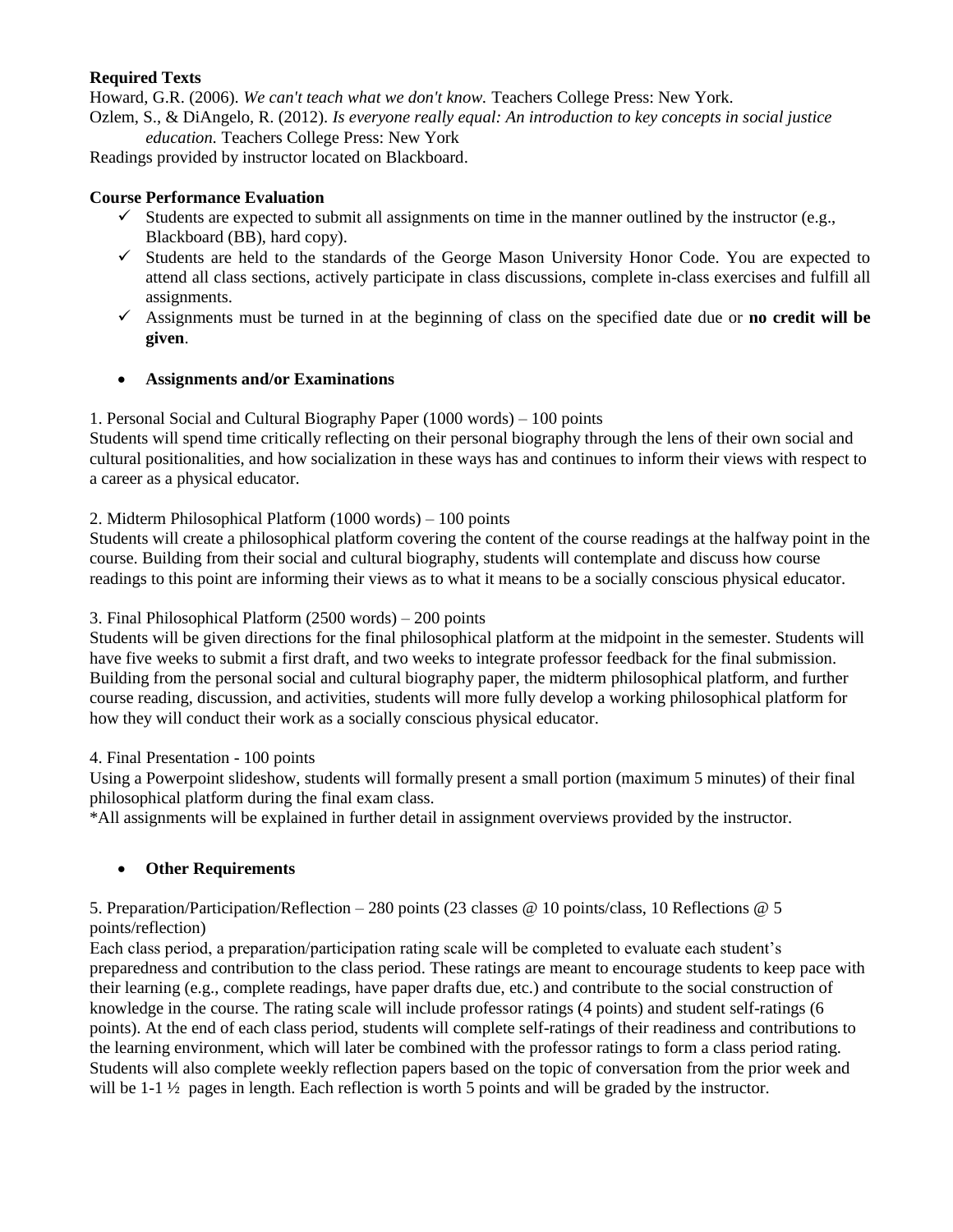#### 6. Attendance

In accordance with the George Mason University Attendance Policies (University catalog, AP.1.6 Attendance Policies), "Students are expected to attend the class periods of the courses for which they register. In-class participation is important to the individual student and to the class as a whole. Because class participation may be a factor in grading, instructors may use absence, tardiness or early departure as de facto evidence of nonparticipation."

#### **The following scale will be used:**

- o Three (3) absences are permitted
- o Two (2) "tardies"\*= 1 absence
- $\circ$  Two (2) "early departures"\* = 1 absence
- $\circ$  4-5 absences = 15 grade points
- $\circ$  6 absences or more = 20 grade points

#### **Overview:**

| Personal Biography Paper             | 100 |
|--------------------------------------|-----|
| Midterm Philosophical Platform       | 100 |
| <b>Final Philosophical Platform</b>  | 200 |
| <b>Final Presentation</b>            | 100 |
| Preparation/participation/reflection | 280 |
|                                      | 780 |

\*Attendance is taken at 9:00 am. A student will be considered late once attendance has been taken. Leaving more than 10 minutes before the end of the class will be considered an early departure.

|  | <b>Grading Scale (%)</b> |  |
|--|--------------------------|--|
|--|--------------------------|--|

| $A = 94 - 100$ | $B_{+} = 88 - 89$ | $C_{+}$ = 78 - 79 | $D = 60 - 69$ |
|----------------|-------------------|-------------------|---------------|
| $A - 90 - 93$  | $B = 84 - 87$     | $C = 74 - 77$     | $F = 0-59$    |
|                | $B - = 80 - 83$   | $C_{-}$ = 70 – 73 |               |

| <b>Class Schedule</b> |                                                               |
|-----------------------|---------------------------------------------------------------|
| Date                  | <b>Topic and Assignments Due</b>                              |
| Jan 23/25             | Course introductions and syllabus                             |
| Jan 30/Feb 1          | Social Justice and Education                                  |
|                       | Social Justice and Education                                  |
|                       | <b>Personal Social and Cultural Biography Paper: 2/1</b>      |
| Feb $6/8$             | Race and Education Reflection 1 Due: 2/8                      |
| Feb 13/15             | Race and Education/TBD                                        |
| Feb 20/22             | Social Class in Education/PE Reflection 2 Due: 2/22           |
| Feb 27/Mar 1          | Culture/Ethnicity/Urban/Metropolitan PE Reflection 3 Due: 3/1 |
| Mar 6/Mar 8           | Gender: Education and PE Reflection 4 Due: 3/8                |
| Mar 13/15             | <b>SPRING BREAK: NO CLASS</b>                                 |
| Mar 20/22             | Gender and PE                                                 |
| Mar 27/29             | <b>Midterm Exam/Philosophical Platform: 3/27</b>              |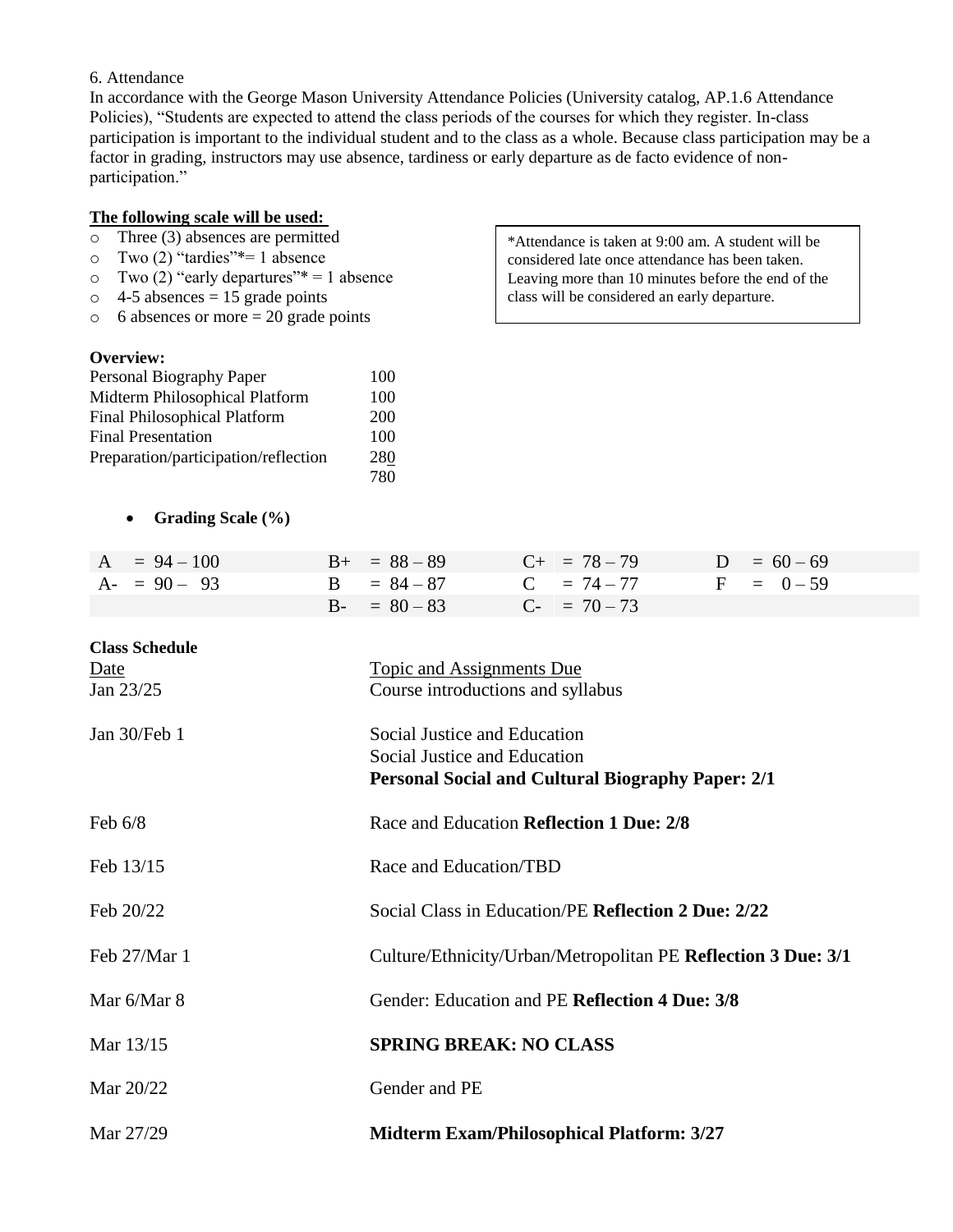|             | <b>Final Philosophical Paper Assigned: 3/29</b>                                                                                     |
|-------------|-------------------------------------------------------------------------------------------------------------------------------------|
| Apr $3/5$   | Sexuality and PE Reflection 5 Due: 4/5                                                                                              |
| April 10/12 | Obesity and PE Reflection 6 Due: 4/12                                                                                               |
| April 17/19 | Fitness Testing/Ability in PE Reflection 7 Due: 4/19                                                                                |
| April 24/26 | Retrospective and Public Views of School PE<br><b>Reflection 8 Due: 4/26</b><br>Final Philosophical Platform, First Draft Due: 4/27 |
| May 01/03   | <b>Curricular Diversity</b><br>Muslim (Girls) and School PE Reflection 9 Due: 5/3                                                   |

# **Reflection 10, Final Philosophical Platform, Presentations Due:** Wednesday May 10, 7:30-10:15

\*Note: Faculty reserves the right to alter the schedule as necessary, with notification to students.

### **Final Week: Reflection 10, Final Philosophical Platform, & Presentation:** Wednesday May 10, 8:30-10:15 am

#### **Core Values Commitment**

The College of Education and Human Development is committed to collaboration, ethical leadership, innovation, research-based practice, and social justice. Students are expected to adhere to these principles: [http://cehd.gmu.edu/values/.](http://cehd.gmu.edu/values/)

## **GMU Policies and Resources for Students**

*Policies*

- Students must adhere to the guidelines of the Mason Honor Code (see [http://oai.gmu.edu/the-mason](http://oai.gmu.edu/the-mason-honor-code/)[honor-code/\)](http://oai.gmu.edu/the-mason-honor-code/).
- Students must follow the university policy for Responsible Use of Computing (see [http://universitypolicy.gmu.edu/policies/responsible-use-of-computing/\)](http://universitypolicy.gmu.edu/policies/responsible-use-of-computing/).
- Students are responsible for the content of university communications sent to their Mason email account and are required to activate their account and check it regularly. All communication from the university, college, school, and program will be sent to students **solely** through their Mason email account.
- Students with disabilities who seek accommodations in a course must be registered with George Mason University Disability Services. Approved accommodations will begin at the time the written letter from Disability Services is received by the instructor (see [http://ods.gmu.edu/\)](http://ods.gmu.edu/).
- Students must follow the university policy stating that all sound emitting devices shall be silenced during class unless otherwise authorized by the instructor.